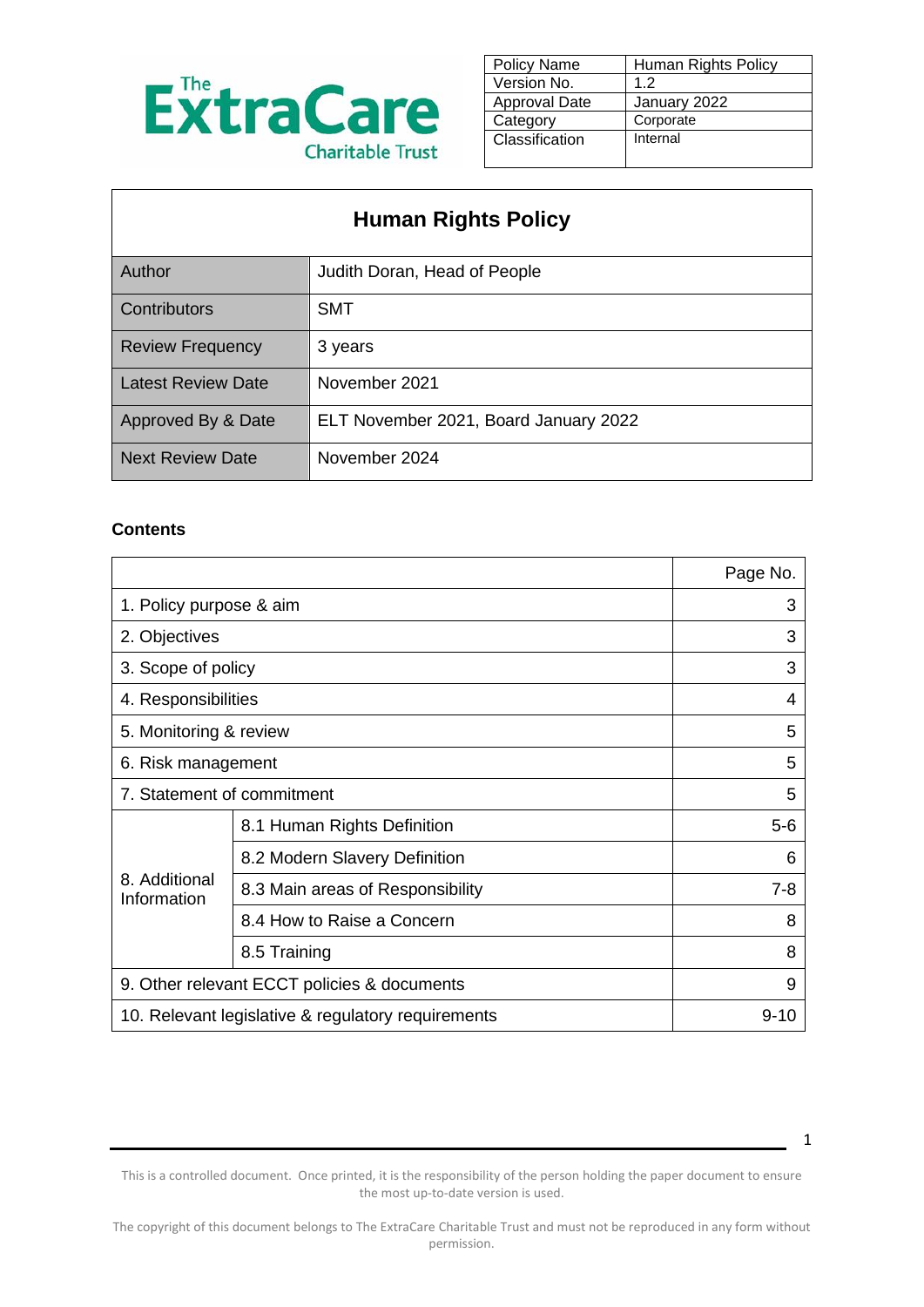

| Policy Name    | Human Rights Policy |
|----------------|---------------------|
| Version No.    | 1.2                 |
| Approval Date  | January 2022        |
| Category       | Corporate           |
| Classification | Internal            |
|                |                     |

### **Version Control**

| Version | Date              | <b>Description</b>     | <b>Updated By</b>                                                   | Approved By                                 |
|---------|-------------------|------------------------|---------------------------------------------------------------------|---------------------------------------------|
| 1.0     | <b>March 2015</b> | Version 1              | Director of<br>Customer<br>service and<br>Human<br><b>Resources</b> | <b>ELT</b>                                  |
| 1.2     | October<br>2021   | <b>Revised version</b> | Head of<br>People                                                   | <b>ELT</b>                                  |
| 1.2     | January<br>2022   | <b>Revised version</b> | Head of<br>People                                                   | Board of<br><b>Trustees</b><br>January 2022 |
|         |                   |                        |                                                                     |                                             |

This is a controlled document. Once printed, it is the responsibility of the person holding the paper document to ensure the most up-to-date version is used.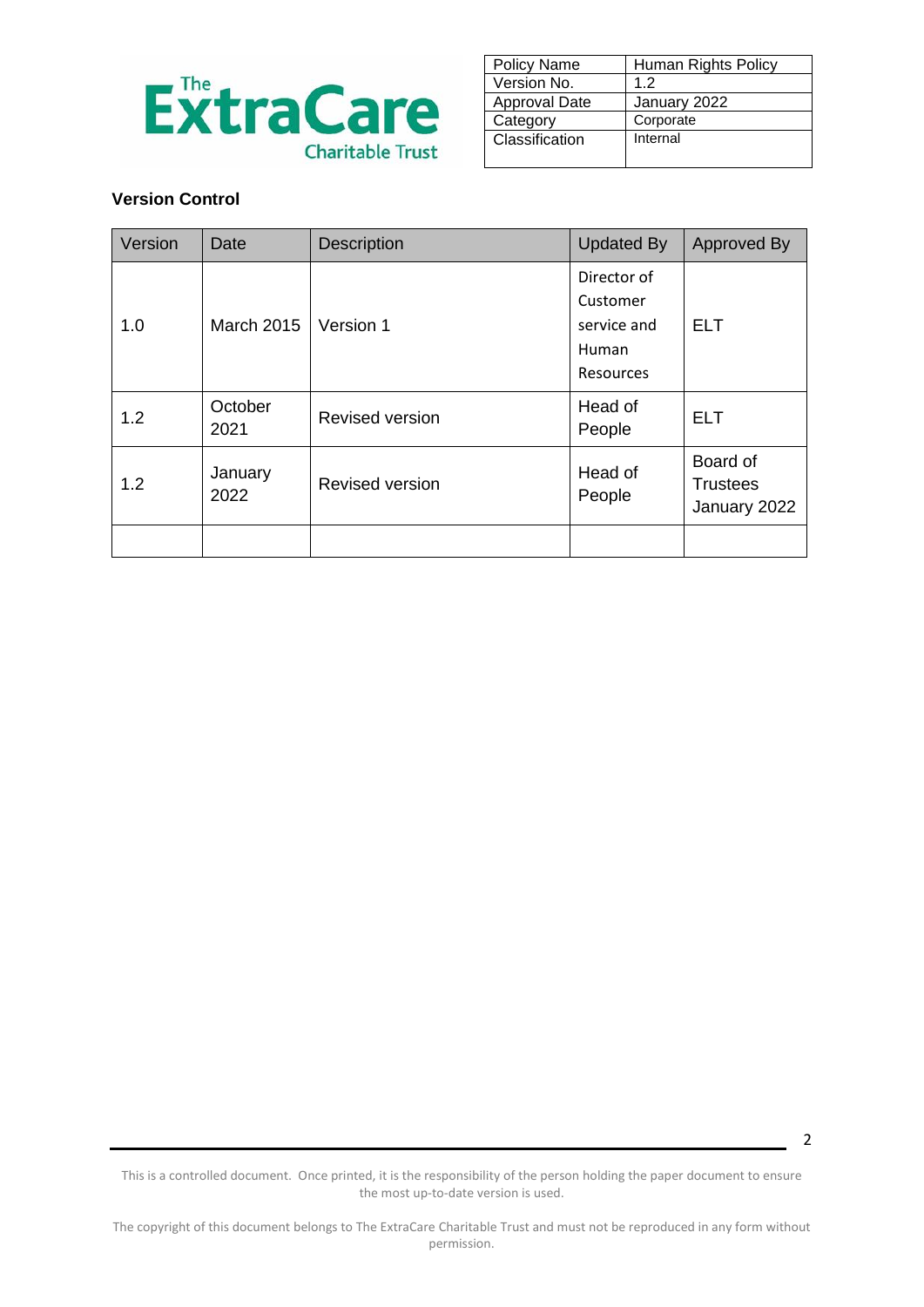

| <b>Policy Name</b> | Human Rights Policy |
|--------------------|---------------------|
| Version No.        | 1.2                 |
| Approval Date      | January 2022        |
| Category           | Corporate           |
| Classification     | Internal            |
|                    |                     |

## **1. Policy Purpose & Aim**

The ExtraCare Charitable Trust (ExtraCare) is committed to delivering services in an ethical and responsible manner. We respect and support the relevant principles aimed at protecting and promoting the human rights of our residents, employees, volunteers, visitors and the wider community. We have zero tolerance to modern slavery and human trafficking, and we are committed to ensuring that there is no modern slavery in our supply chains or in any part of our business.

As a responsible provider of both care and housing related support and a responsible employer and landlord, ExtraCare is committed to protecting and promoting the human rights of all. This includes anyone living, working or visiting (in any capacity) an ExtraCare location.

## **2. Objectives**

To provide a framework to ensure that all employees, workers, volunteers and contractors are following the legal obligations as set out in the Human Rights Act 1998, Modern Slavery Act 2015 and Equality Act 2010.

To promote the ethos of the Act across the organisation, ensuring staff and residents are treated with dignity and respect.

To meet regulatory requirements of the Care Quality Commission (CQC)

## **3. Scope of Policy**

This policy applies to all employees of ExtraCare Charitable Trust and its subsidiaries (whether employed on a temporary, fixed term, permanent or part-time basis), workers, volunteers and contractors. It is expected that suppliers comply with the law as a minimum and should do their utmost to comply with the principles of this policy.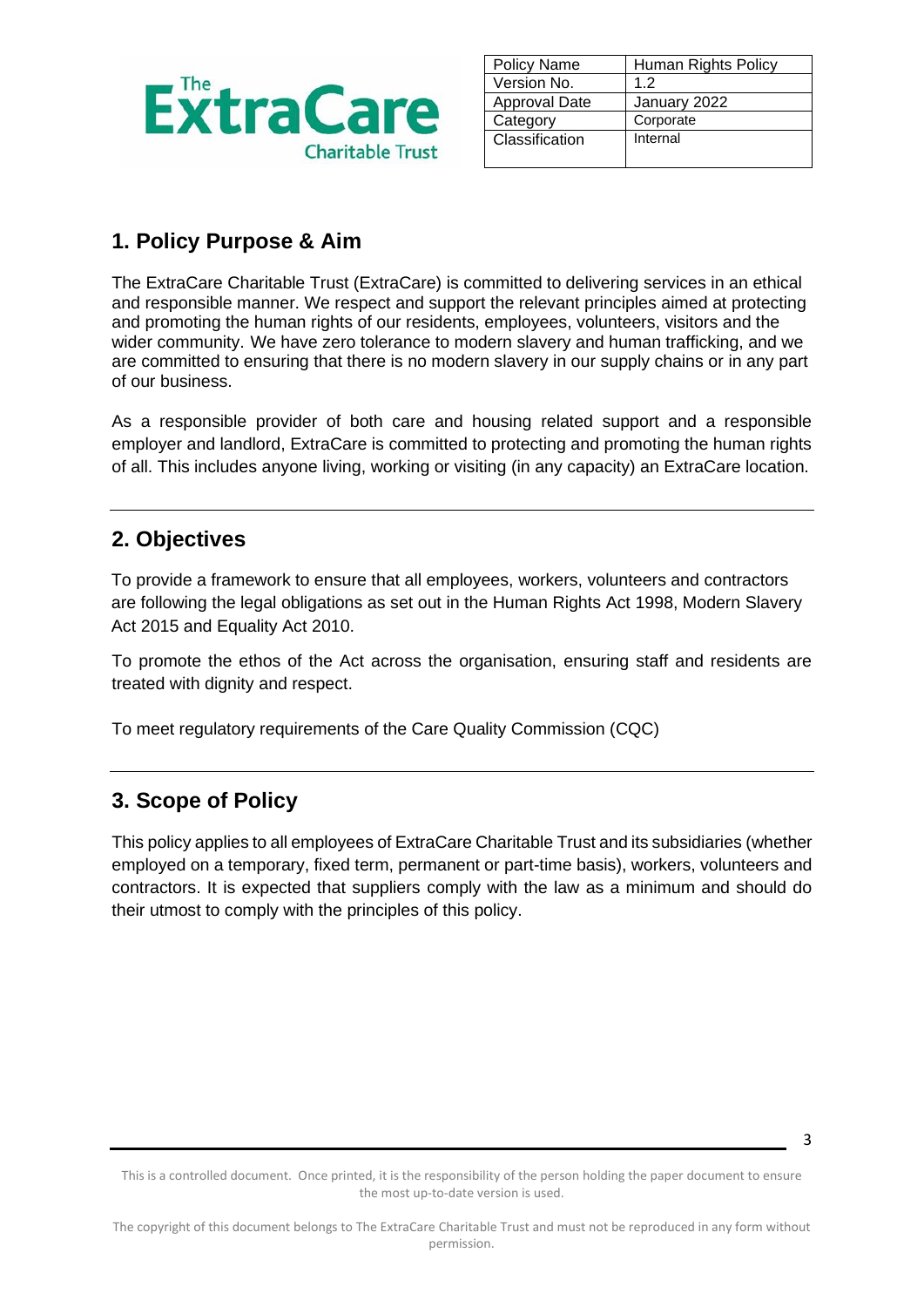

| <b>Policy Name</b>   | Human Rights Policy |
|----------------------|---------------------|
| Version No.          | 1.2                 |
| <b>Approval Date</b> | January 2022        |
| Category             | Corporate           |
| Classification       | Internal            |
|                      |                     |

# **4. Responsibilities**

| <b>Board</b>                                             | To ensure the Policy is in place                                                                                                                                                                                                                                                                                                                                                                                                                                                                                                                               |
|----------------------------------------------------------|----------------------------------------------------------------------------------------------------------------------------------------------------------------------------------------------------------------------------------------------------------------------------------------------------------------------------------------------------------------------------------------------------------------------------------------------------------------------------------------------------------------------------------------------------------------|
| <b>Executive Leadership Team</b>                         | To oversee Policy                                                                                                                                                                                                                                                                                                                                                                                                                                                                                                                                              |
| Supervisors<br>Managers<br>and<br>are<br>responsible for | Ensuring that this policy is implemented<br>throughout their areas of responsibility<br>Ensuring that all the staff for whom they are<br>responsible<br>of<br>their<br>are<br>aware<br>responsibilities under this policy<br>Promoting a culture where discrimination is<br>unacceptable and equality and human<br>rights are promoted<br>Ensure that mandated equality legislation is<br>implemented                                                                                                                                                          |
| All employees                                            | It is every employee's responsibility to maintain an<br>environment that reflects respect for human rights<br>and is free from all discrimination and harassment.<br>All employees should<br>Familiarise themselves with the Human<br>Rights Policy and related policies<br>Employees/volunteers should inform their<br>line manager or follow a Reporting a<br>Concern Policy / Safeguarding Policies if<br>they know or suspect that human rights<br>breaches are occurring<br>Not induce or attempt to induce other<br>employees to practice discrimination |

This is a controlled document. Once printed, it is the responsibility of the person holding the paper document to ensure the most up-to-date version is used.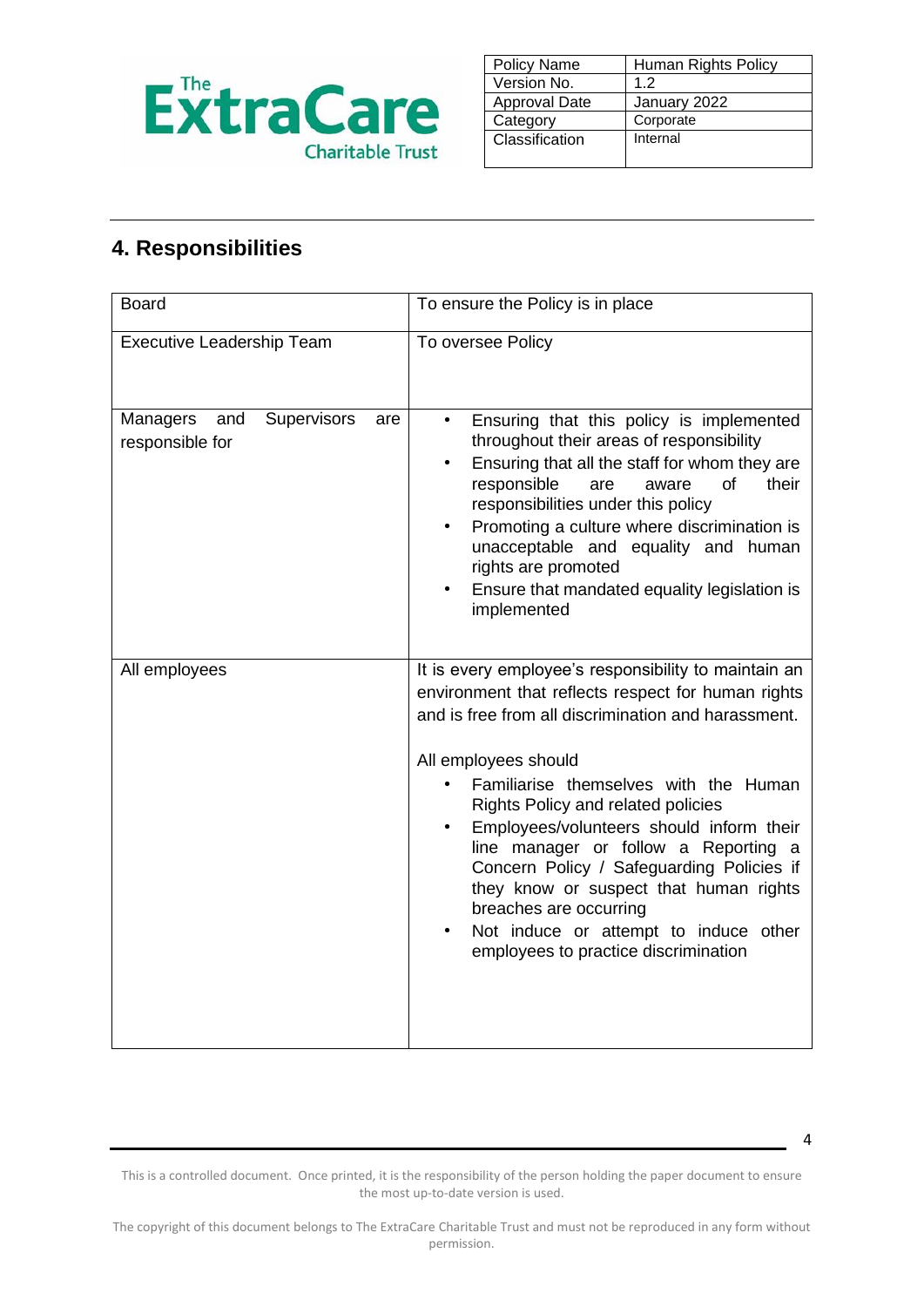

| <b>Policy Name</b>   | Human Rights Policy |
|----------------------|---------------------|
| Version No.          | 1.2                 |
| <b>Approval Date</b> | January 2022        |
| Category             | Corporate           |
| Classification       | Internal            |
|                      |                     |

### **5. Monitoring & Review**

This policy will be formally reviewed every three years or earlier if new legislation or guidance is published, or if new research, monitoring or auditing suggests that a review may be required.

### **6. Risk Management**

**Failure to follow the policy and processes could result in:**

Non-compliance with the law

Increased complaints and legal challenge

Reputational damage

#### **Mitigating actions include:**

Communication of this policy to staff and suppliers

All staff receive regular mandatory training in Equality and Diversity, as well as any job specific training for safety risks.

## **7. Statement of Commitment**

As a responsible, ethical organisation, we fully support the principles of the Human Rights Act, Modern Slavery Act 2015 and Equality Act 2010 and all associated legislation.

## **8. Additional Information**

### **8.1 Human Rights Definition**

Human rights belong to everyone. They are the basic rights that protect us in order to live our lives in safety, with dignity and respect regardless of our backgrounds. Human rights enable us to choose how we live our life. Human rights are based on a number of core values including:

- **F**airness
- **R**espect
- **E**quality
- **D**ignity
- **A**utonomy

5

This is a controlled document. Once printed, it is the responsibility of the person holding the paper document to ensure the most up-to-date version is used.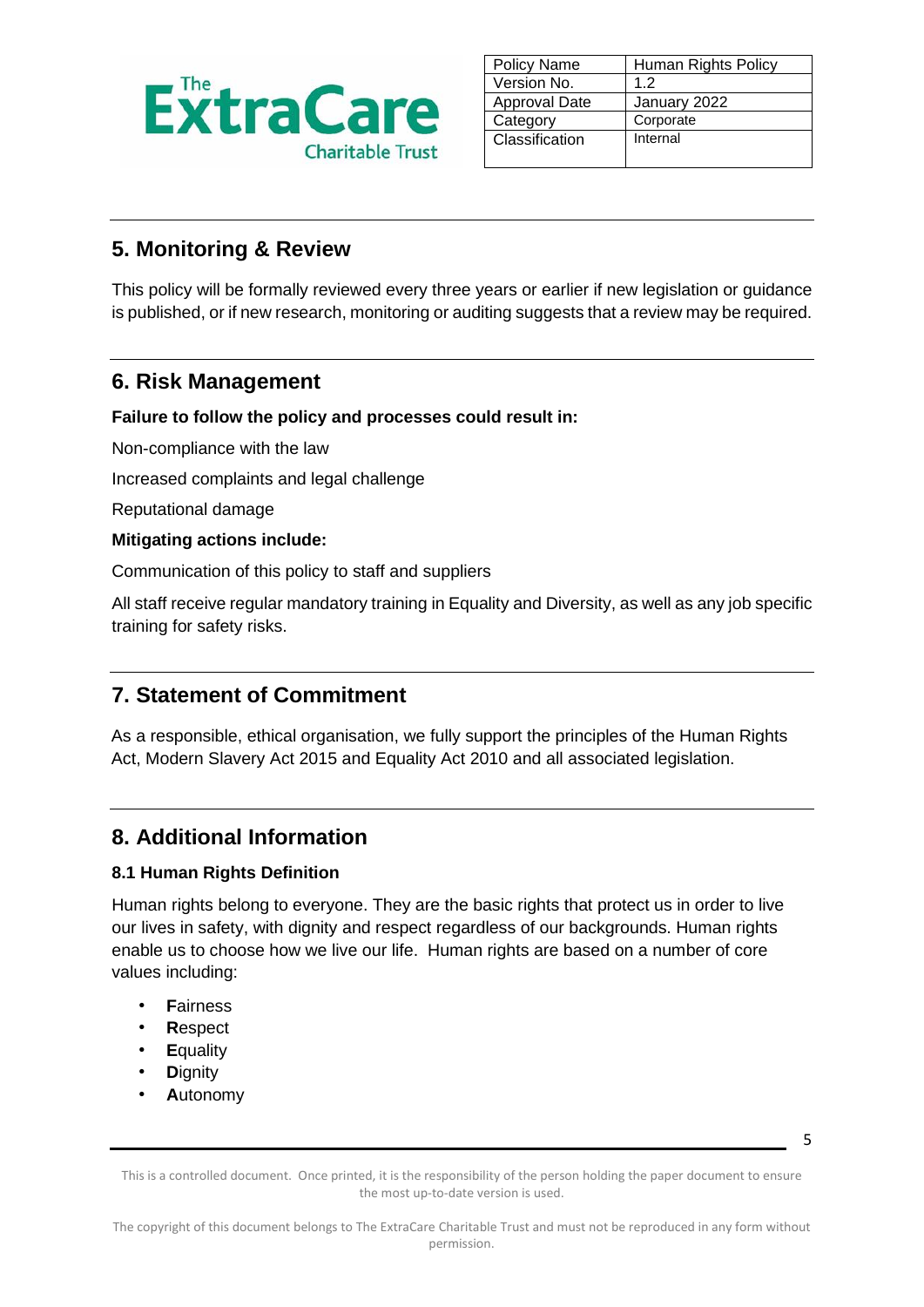

| <b>Policy Name</b>   | Human Rights Policy |
|----------------------|---------------------|
| Version No.          | 1.2                 |
| <b>Approval Date</b> | January 2022        |
| Category             | Corporate           |
| Classification       | Internal            |
|                      |                     |

Putting human rights at the centre of policy development, employment and service provision ensures that services are designed and delivered for everyone, ensuring that resident, staff and volunteer experiences reflect the core values of fairness, respect, equality, dignity and autonomy.

The Human Rights Act 1998 sets universal standards to ensure that a person's basic needs as a human being are recognised and met. The act includes 16 basic rights, including:

- Right to life: the taking of life is illegal and is protected by law
- Freedom from torture and inhuman or degrading treatment
- Right to liberty and security
- Respect for your private and family life, home and correspondence
- Freedom of thought, belief and religion
- Freedom of expression
- Freedom of assembly and association
- Protection from discrimination in respect of these rights and freedoms
- Right to participate in free elections.
- Right to a fair trial
- Protection of property

#### **8.2 Modern Slavery Definition**

Modern slavery is defined as the recruitment, movement, harbouring or receiving of people using force, coercion, abuse of vulnerability, deception or other means for the purpose of exploitation.

Slavery and Forced Labour (as defined by Article 4 of the Convention on Human Rights) are rightly treated as offences and we recognise, in determining whether 'slavery' or 'forced labour' situations exist, that account must be taken of all the circumstances of the case including the vulnerability of the individual.

Human trafficking is a form of modern slavery and is the movement of people by means such as force, fraud, coercion, or deception, with the aim of exploiting them. Human trafficking does not always involve international transportation, and includes commercial, sexual and bonded labour.

Criminal exploitation is a lesser known type of Modern Slavery and Human Trafficking that encompasses acquisitive crimes such as forced begging, forced theft (including shoplifting and pickpocketing), as well as cannabis cultivation and financial exploitation.

<sup>6</sup>

This is a controlled document. Once printed, it is the responsibility of the person holding the paper document to ensure the most up-to-date version is used.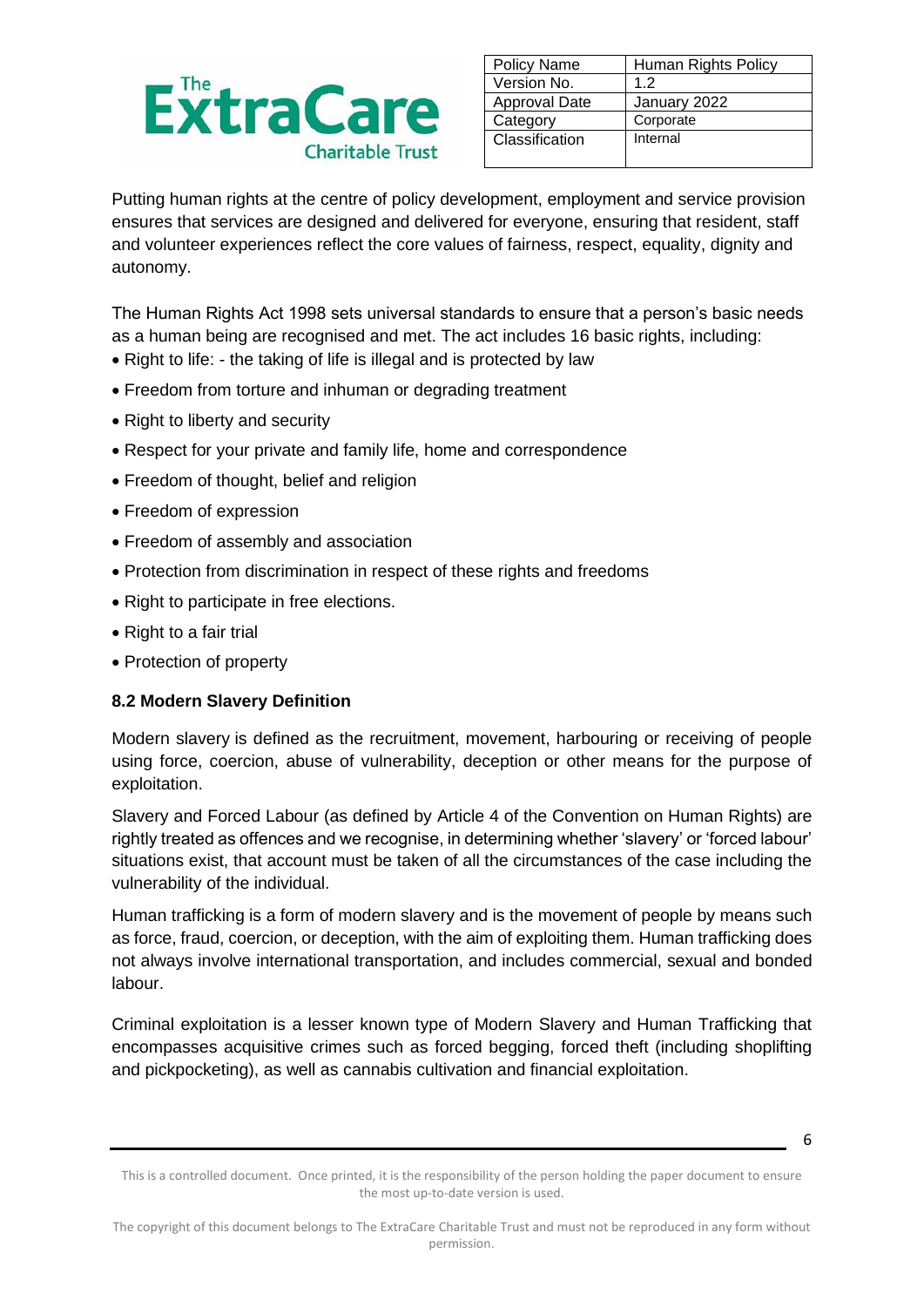

| <b>Policy Name</b>   | Human Rights Policy |
|----------------------|---------------------|
| Version No.          | 1.2                 |
| <b>Approval Date</b> | January 2022        |
| Category             | Corporate           |
| Classification       | Internal            |
|                      |                     |

#### **8.3 Main areas of responsibility**

#### **Equality, Diversity and Inclusion**:

Our commitment is to provide a safe and inclusive working environment where all people are treated fairly and with respect. We have a specific EDI strategy and policy which sets out our commitment and the responsibilities of management and staff (please refer to the "related policies" section of this document). We will not discriminate against any person based on their protected characteristics and will uphold Article 14 of the Human Rights Act 1998 in respect of protection from discrimination. We require our suppliers and contractors to comply with legislation which applies to equality and diversity and inclusion as well as adhering to our behaviours and values, supporting us in the delivery of our commitment.

#### **Employment rights**:

We provide fair working conditions for our employees including terms and conditions of employment, remuneration, working hours, resting time, holiday entitlements, maternity/paternity leave and benefits; we comply with all applicable legislation. We are committed to ensuring that our direct employees are not paid lower that that required by law. We will not employ workers under the legal minimum age for work as stipulated by the Employment Act 2008. We will not employ young persons under the age of 18 in a hazardous role or at night. We will not employ, or allow to be employed, any form of corporate punishment, physical coercion or verbal abuse. Any disciplinary matter will be dealt with through formal procedures. We do not tolerate the use of child labour and require that our suppliers do not to use children in their operations. We respect the right of our employees to join or not to join a trade union and as such they are free to join an organisation of their choice to represent them in line with legislation. We require our suppliers and contractors to comply with all applicable legislation as well as adhering to our behaviours and values, supporting us in the delivery of our commitment.

#### **Modern Slavery and Human Trafficking:**

ExtraCare has a policy of zero-tolerance towards acts of modern slavery which are unlawful and are a violation of fundamental human rights. We have a specific policy statement which sets out our commitment and the responsibilities of management and staff (please refer to the "related policies" section of this document). We require our suppliers and contractors to comply with all applicable legislation as well as adhering to our behaviours and values, supporting us in the delivery of our commitment. We will uphold Article 8 of the Human Rights Act 1998 respecting a tenant's right to private life, family life, and the home and will not tolerate any forms of human trafficking or forced labour within our properties.

This is a controlled document. Once printed, it is the responsibility of the person holding the paper document to ensure the most up-to-date version is used.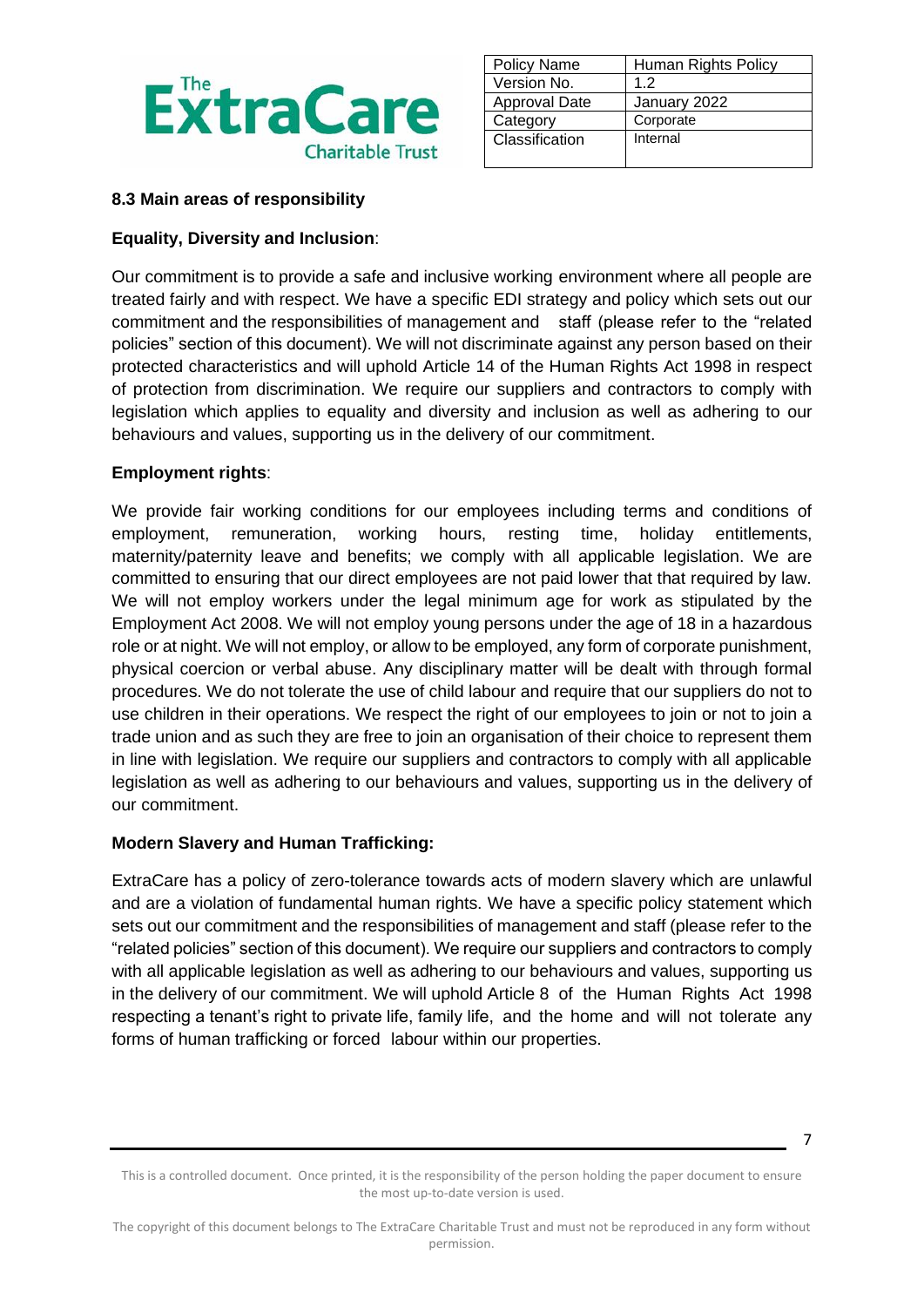

| <b>Policy Name</b> | Human Rights Policy |
|--------------------|---------------------|
| Version No.        | 1.2                 |
| Approval Date      | January 2022        |
| Category           | Corporate           |
| Classification     | Internal            |
|                    |                     |

#### **Safe and Healthy Workplace**:

We are committed to delivering high standards of health and safety management and aim to continually improve our performance, always seeking to reduce risk. We have a specific policy which sets out our commitment and the responsibilities of management and staff (please refer to the "related policies" section of this document). We require our suppliers and contractors to comply with all applicable legislation as well as adhering to our behaviours and values, supporting us in the delivery of our commitment.

#### **Vulnerable Residents**:

We are committed to acting professionally, fairly and with integrity in all our business dealings and relationships. We acknowledge that the individual circumstances of some of our residents leave them significantly less able to represent their own interests and more likely to suffer harm than the average consumer. We will assist staff to identify vulnerable residents and put into place tailored and flexible processes and practices that will support the provision of a suitable level of service and expertise to enable the vulnerable resident to engage with ExtraCare. We require our suppliers to have suitable procedures and management systems in place to protect such residents, adhering to our behaviours and values and supporting us in the delivery of our commitment.

#### **8.4 How to raise a concern**

If any employee/volunteer believes that someone, either within ExtraCare or one of our suppliers or a contractor is violating this Human Rights Policy and/or the law, they are asked to report it immediately to their manager and to the relevant department dependant on the nature of the concern e.g.to Procurement for a supplier related concern, HR for a staffing related concern, Health and Safety for a Health and Safety Concern or through the Raising Concerns and Whistle-blowing process. We expect our suppliers and contractors to also have in place processes to enable their own staff to report any concerns. It is the responsibility of the Procurement Category Manager for the supplier or contractor to ensure that they have been provided with a copy of this policy and that they have confirmation from the supplier that they will meet the requirements and expected behaviours laid out in this policy. Staff are to record complaints (detailed in the Complaints Policy) and retain appropriate documentation to enable any complaints related to human rights to be monitored and concluded satisfactorily.

### **8.5 Training**

All staff should complete the regular training in Equality and Diversity, and Modern Slavery as well as any job specific training for safety risks.

This is a controlled document. Once printed, it is the responsibility of the person holding the paper document to ensure the most up-to-date version is used.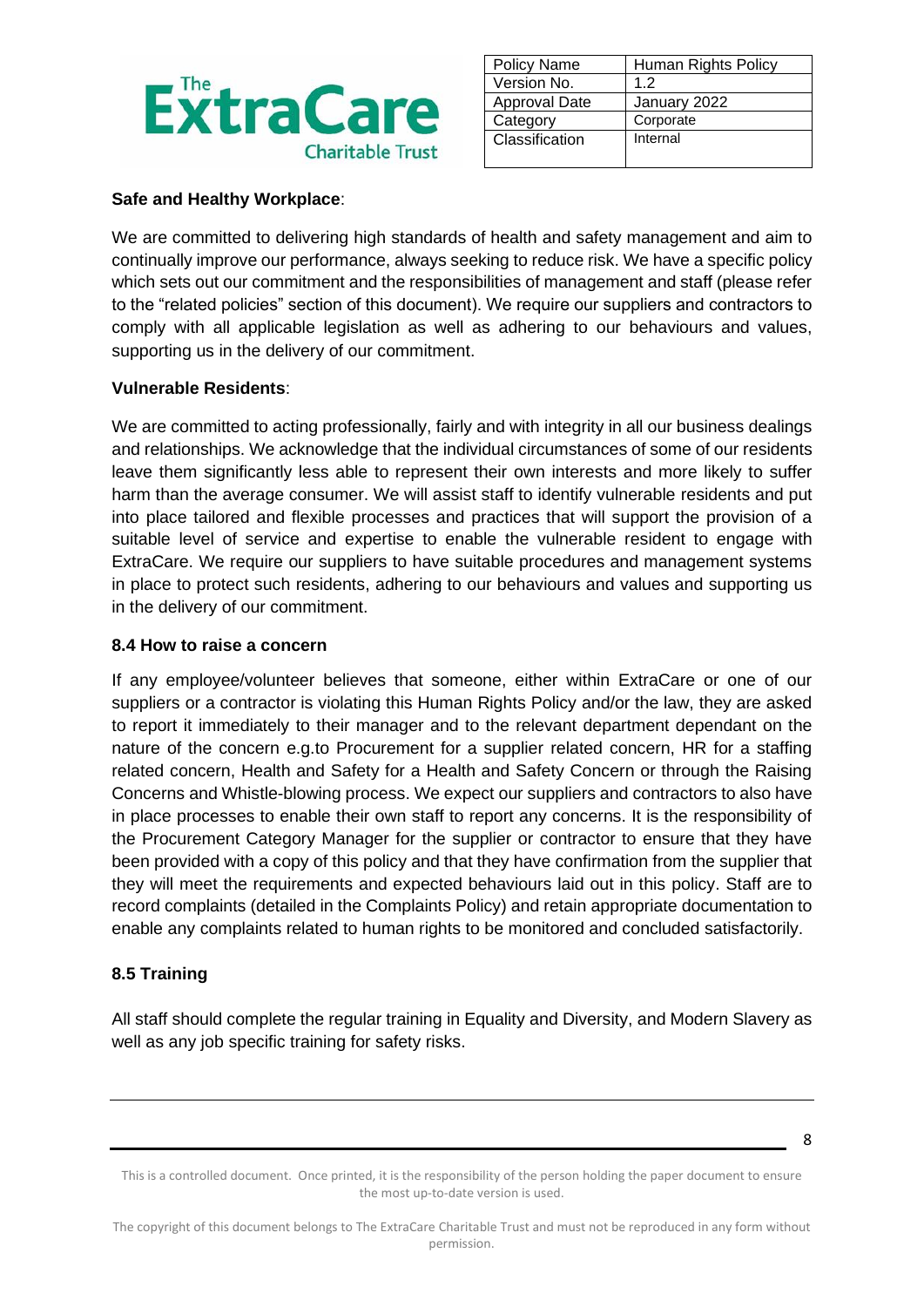

| <b>Policy Name</b> | Human Rights Policy |
|--------------------|---------------------|
| Version No.        | 1.2                 |
| Approval Date      | January 2022        |
| Category           | Corporate           |
| Classification     | Internal            |
|                    |                     |

## **9. Other Relevant ECCT Policies & Documents**

| General                 | Safeguarding Vulnerable Adults and Children Policy Mental |  |
|-------------------------|-----------------------------------------------------------|--|
|                         | <b>Capacity Policy</b>                                    |  |
|                         | <b>Medication Policy</b>                                  |  |
|                         | <b>Equality &amp; Diversity Policy</b>                    |  |
|                         | Equality, Diversity and Inclusion Strategy                |  |
|                         | <b>Complaints Management Policy</b>                       |  |
|                         | <b>Care Planning Policy</b>                               |  |
|                         | <b>Data Protection Policy</b>                             |  |
|                         | Dignity, Privacy and Respect Policy                       |  |
|                         | <b>Bullying and Harassment Policy</b>                     |  |
| <b>Related Policies</b> | Modern slavery statement<br>$\bullet$                     |  |
|                         | Raising Concerns and Whistleblowing policy                |  |
|                         |                                                           |  |

# **10. Relevant Legislative & Regulatory Requirements**

| The Health and Social Care<br>The Human Rights<br>Act 2008 (Regulated<br>Act 1998<br>Activities) Regulations 2014<br>The Modern Slavery<br>Act 2015<br><b>Mental Capacity Act</b><br>2005<br><b>Mental Health Act</b><br>2007<br>Health and Safety at<br>$\bullet$<br>Work Act 1974<br><b>UK General Data</b><br>Protection<br>Regulation<br>(UKGDPR)<br><b>Data Protection Act</b><br>(2018)<br>Freedom of<br>Information Act 2000<br><b>Race Relations</b><br>(Amendment) Act<br>2000<br><b>Disability</b><br><b>Discrimination Act</b><br>(2005) |
|-----------------------------------------------------------------------------------------------------------------------------------------------------------------------------------------------------------------------------------------------------------------------------------------------------------------------------------------------------------------------------------------------------------------------------------------------------------------------------------------------------------------------------------------------------|
|                                                                                                                                                                                                                                                                                                                                                                                                                                                                                                                                                     |

This is a controlled document. Once printed, it is the responsibility of the person holding the paper document to ensure the most up-to-date version is used.